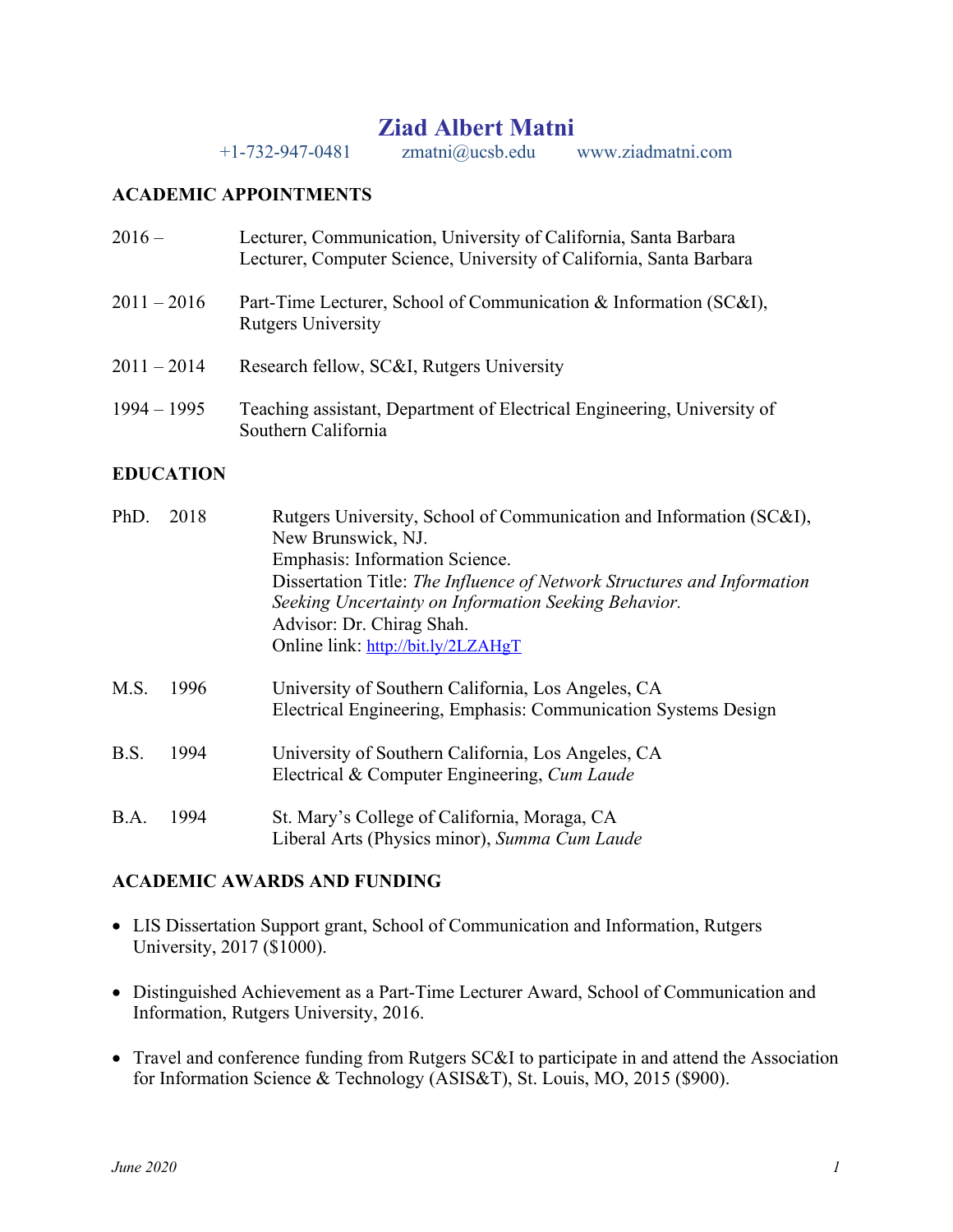- Travel and conference funding from Rutgers SC&I to participate in and attend the Social Media & Society Conference, Toronto, Canada, 2015 (\$700).
- Travel and conference funding from the Association for Computing Machinery (ACM) to participate in and attend the 15th ACM/IEEE-CS Joint Conference on Digital Libraries (JCDL) at their Doctoral Consortium, Knoxville, TN, 2015 (\$750).
- SC&I Scholarship Award, School of Communication & Information, Rutgers University, Spring 2015 (\$700).
- Social Media Expo Team Finalist Award from the iConference 2015, Newport Beach, CA  $($3,000).$
- SC&I Academic Fellowship Award, School of Communication & Information, Rutgers University, 2011– 2014 (\$25,000 per year for 3 years with full tuition remission). This fellowship is awarded to only one person per incoming cohort at Rutgers SC&I.
- Outstanding Research Practicum Display Award, School of Communication and Information, Rutgers University, 2014.
- Travel and conference funding from Rutgers SC&I to participate in and attend the Association for Information Science & Technology (ASIS&T), Seattle, WA, 2014 (\$1000).
- Travel and conference funding from Rutgers SC&I to participate in and attend the SunBelt XXXIV Conference (INSNA), St. Pete Beach, FL, 2014 (\$700).
- Travel and conference funding from Rutgers SC&I to participate in and attend the Association for Information Science & Technology (ASIS&T), Montreal, Canada, 2013 (\$500).
- Outstanding Teaching Assistant Award, School of Electrical Engineering, USC, 1995.

# **RESEARCH INTERESTS**

Information seeking behavior on information and communication technologies (ICTs) via online social networks, focusing on networked communities, social media and the use of Big Data. My dissertation examined human behavior around information seeking and the social structures that people find themselves both being influenced by and influencing. My research is computational in nature and often comprises of building electronic, programmable data collection tools and capturing subjects' behavior as they interact with these tools.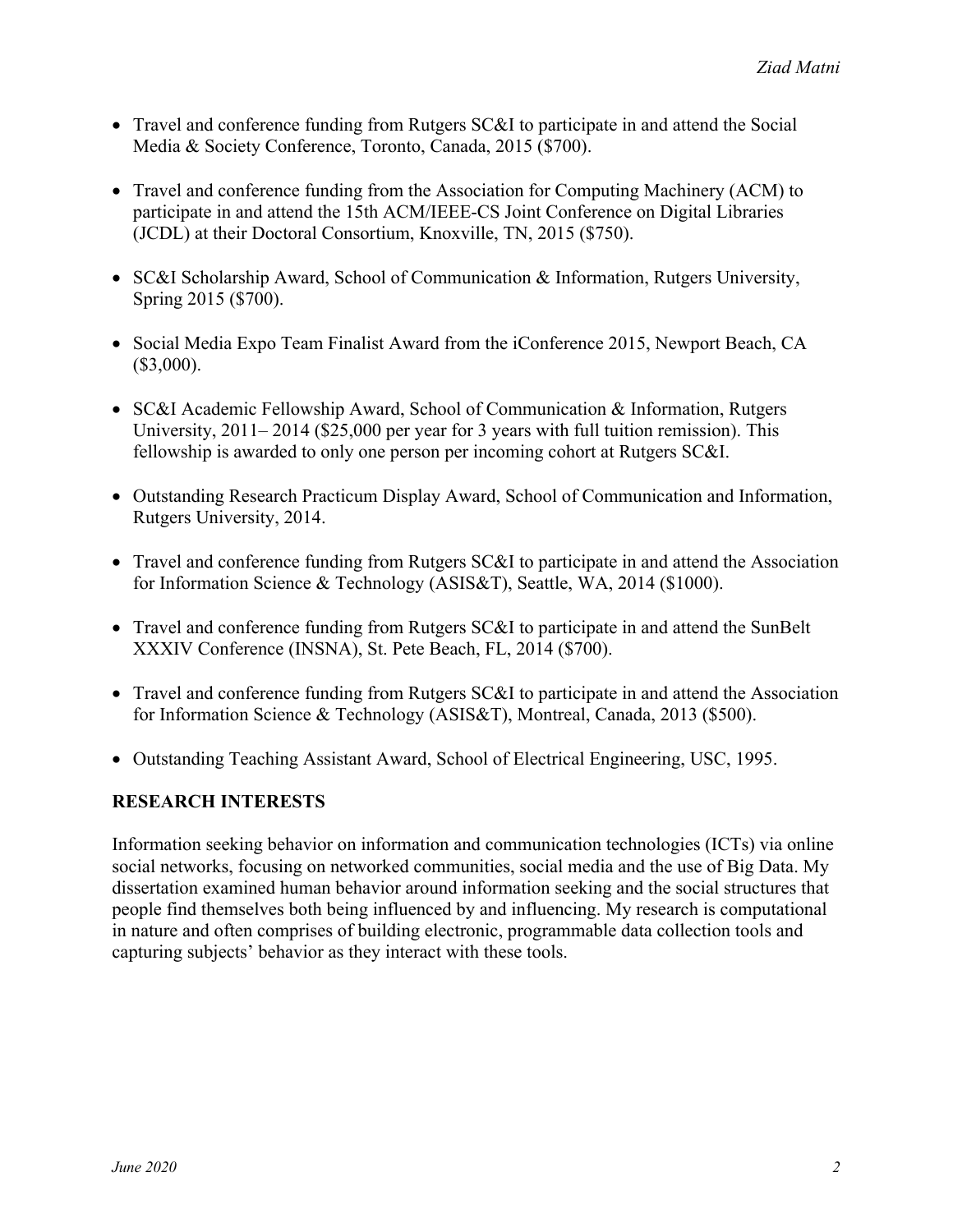# **JOURNAL ARTICLES**

- Appel, L., Dadlani, P., Dwyer, M., Hampton, K. N., Kitzie, V., **Matni, Z. A.**, Moore, P., & Teodoro, R. (2014). Testing the validity of social capital measures in the study of information and communication technologies. *Information, Communication & Society*, 1– 19. doi:10.1080/1369118X.2014.884612
- McInerney, C.R. & **Matni, Z.** (2013). Knowledge management and community and knowledge management and systems or processes: Introduction to the "Virtual Issue on Knowledge Management and Community" in the *Journal of the American Society of Information Science & Technology (JASIST)*, C.R. McInerney and Z. Matni (Eds.). http://onlinelibrary.wiley.com/journal/10.1002/(ISSN)1532- 2890/homepage/knowledge\_management.htm

# **BOOK CHAPTERS**

**Matni, Z.** and Stohl, C. (2017). Organizational networks and strategic communication in *The International Encyclopedia of Strategic Communication*, Wiley. In Press.

#### **CONFERENCE PUBLICATIONS**

- Mirza, D., Conrad, P., Lloyd, C., **Matni, Z.**, Gatin, A. (2019). Undergraduate teaching assistants in computer science: A systematic literature review. Submitted to the *Fifteenth Annual ACM International Computing Education Research (ICER) conference*, Toronto, ON, Canada.
- **Matni, Z.**, Sonne, J., & Choi, D. (2015). Society Key: Integrating social media data with governmental open data to encourage community wellbeing. *iConference 2015 (Social Media Expo)*. Newport Beach, CA.
- Choi, D., **Matni, Z.**, & Shah, C. (2015). Switching sources: A study of people's exploratory search. In *Proceedings of Association for Information Science & Technology (ASIST) Annual Meeting*. St. Louis, MO.
- **Matni, Z.**, & Shah, C. (2014). For the love of information: Motivations and affective dynamics of surfing the Web for pleasure. In *Proceedings of Association for Information Science & Technology (ASIST) Annual Meeting*. Seattle, WA.
- Schwartz, R., Naaman, M., & **Matni, Z.** (2013). Making sense of cities using social media: Requirements for hyper-local data aggregation tools. In *Proceedings, WCMC Workshop at ICWSM*, July, Boston, MA.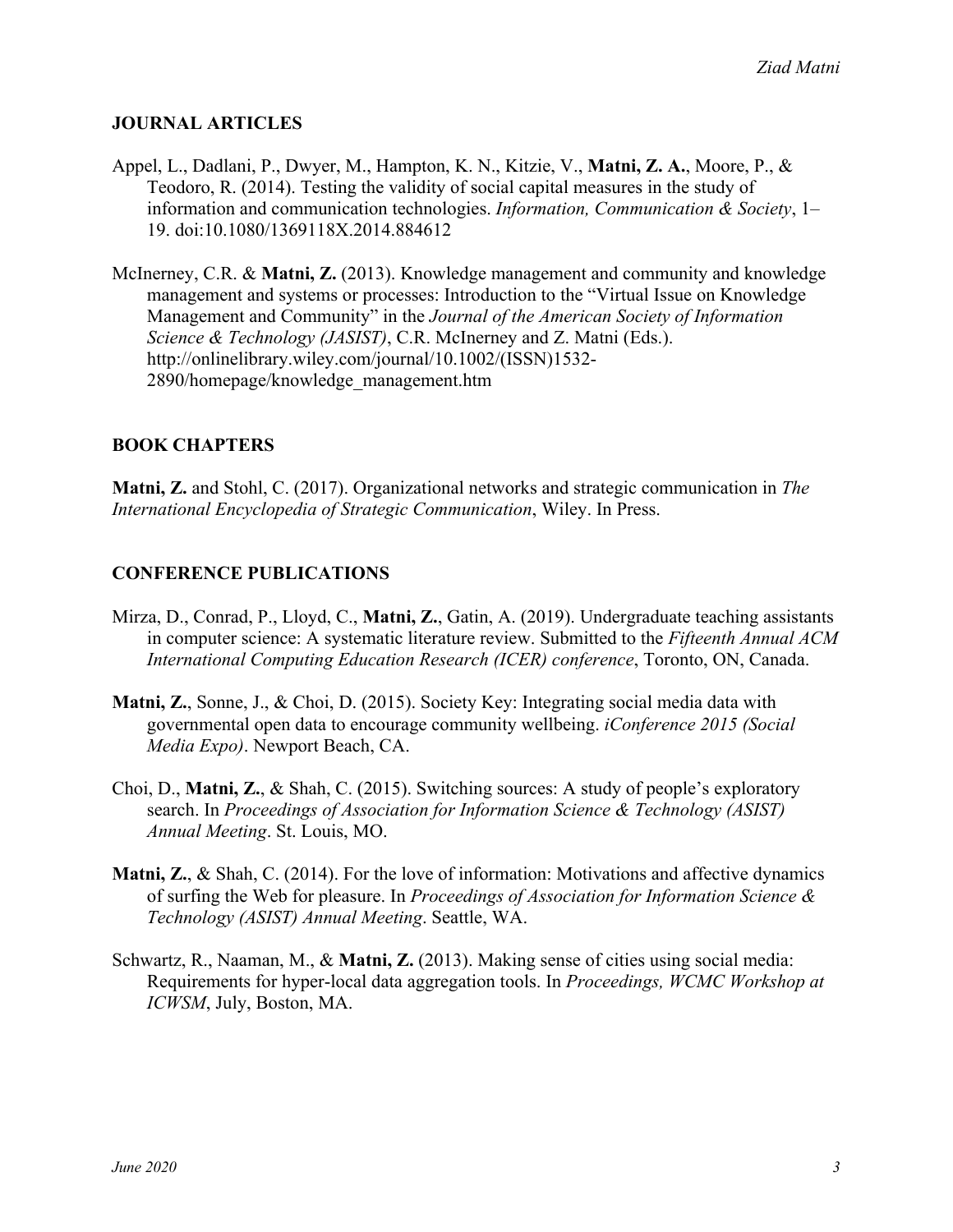# **CONFERENCE PRESENTATIONS**

- Choi, D., **Matni, Z.**, & Shah, C. (2016). What social media data should I use in my research?: A comparative analysis of Twitter, YouTube, Reddit, and the New York Times comments. Poster submitted to the *Association for Information Science & Technology (ASIST) Annual Meeting*, November 2016, Copenhagen, Denmark.
- Choi, D., **Matni, Z.**, & Shah, C. (2015). SOCRATES 2.0: Bridging the gap between researchers and social media data through natural language interactions. Poster and demo accepted at the *Association for Information Science & Technology (ASIST) Annual Meeting*, November 2015, St. Louis, MO.
- **Matni, Z.** (2015). Detecting measures for community wellbeing on social media. Accepted for presentation as a work-in-progress presentation at the *Social Media & Society Conference*, July, 2015, Toronto, Canada.
- **Matni, Z.** (2015). Using social media data to measure and influence community wellbeing. Accepted for presentation at the doctoral consortium at the *15th ACM/IEEE-CS Joint Conference on Digital Libraries (JCDL)*, June 2015, Knoxville, TN.
- **Matni, Z.**, Choi, D., & Shah, C. (2014). A demonstration of SOCRATES: Streamlining the collection, analysis and exploration of social media data. Poster and demo in the *Proceedings of Association for Information Science & Technology (ASIST) Annual Meeting*, November 2014, Seattle, WA.
- **Matni, Z.**, Doerfel, M., & Weber, M. (2014). Surviving disruption through resilient networks. Presented at the *SunBelt XXXIV Conference (INSNA),* February 2014, St. Pete Beach, FL.
- Appel, L., Dadlani, P., Dwyer, M., Hampton, K., Kitzie, V., **Matni, Z.**, Moore, P., & Teodoro, R. (2014). Awareness of social capital during Hurricane Sandy. Presented at the *SunBelt XXXIV Conference (INSNA),* February 2014, St. Pete Beach, FL.
- Hampton, K., Appel, L., Dadlani, P., Dwyer, M., Kitzie, K., **Matni, Z.**, Moore, P., & Teodoro, R. (2013). Apples to apples? The validity of scales used in the study of online social capital. Presented at the *National Communication Association Conference (NCA),* November 2013, Washington, D.C.
- Appel, L., Dadlani, P., Dwyer, M., Hampton, K., Kitzie, K., **Matni, Z.**, Moore, P., & Teodoro, R. (2013). Apples to apples? The validity of scales used in the study of online social capital. Presented at *The American Sociological Association (ASA),* August 2013, New York City, NY.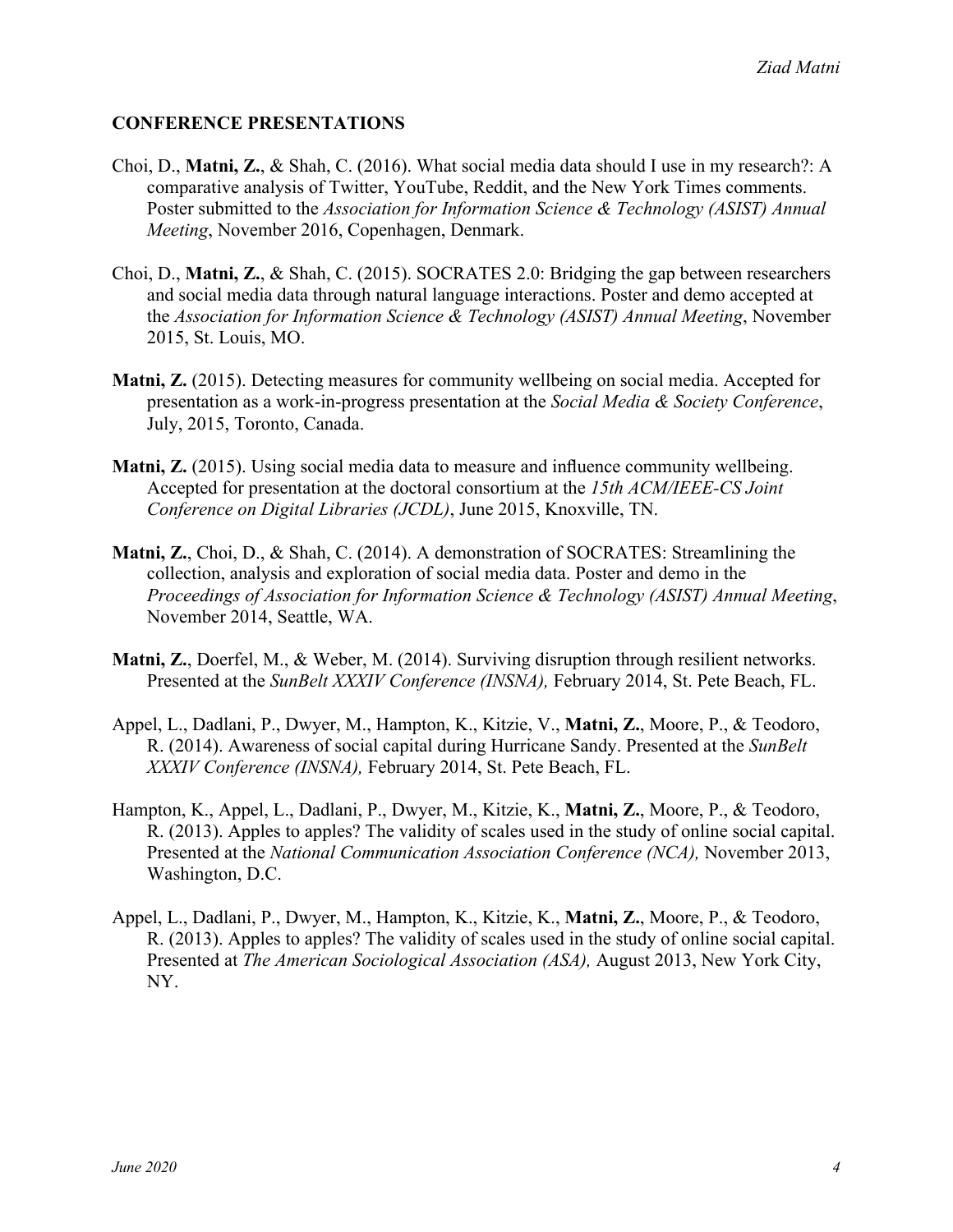# **TECHNICAL PUBLICATIONS (Non-Peer Reviewed)**

- **Matni, Z.** (2004). When good eyes go bad: Perfecting measurement for high-speed integrated circuits, *Test & Measurement World*, April 2004, http://www.tmworld.com/eyes
- **Matni, Z.** (2002). Demonstrating a fiber optic link for 10 Gigabit-per-second data communications. White paper for Inphi Corporation, December 2002.

#### **INVITED WORKSHOPS AND PRESENTATIONS**

- **Matni, Z.** (2019). Big Data Uses in Social Media Research. Presented at the Center for Information Technology & Society (CITS) Research Computing Skills Workshop. University of California, Santa Barbara, May 30, 2019. Santa Barbara, CA.
- **Matni, Z.** (2019). Scraping and Garnering Data for the Analysis of Social Media. Presented at the Center for Information Technology & Society (CITS) Research Computing Skills Workshop. University of California, Santa Barbara, April 20, 2019. Santa Barbara, CA.
- **Matni, Z.** (2018). Recursive (Fun)ctions. Presented at the Computer Science Department at the University of California, Santa Barbara, February 9, 2018. Santa Barbara, CA.
- **Matni, Z.** (2016). Using big data to inform communication research. Presented at the Communication Department at the University of California, Santa Barbara, March 16, 2016. Santa Barbara, CA.
- **Matni, Z.**& Albertson, K. (2014). A demonstration of the SOcial and CRowdsourced AcTivities Extraction System (SOCRATES) for use in scholarly social media research. Presented at the DIMACS Workshop on Building Communities for Transforming Social Media Research Through New Approaches for Collecting, Analyzing, and Exploring Social Media Data", Rutgers University, April 10-11, 2014. New Brunswick, NJ.
- **Matni, Z.** (2013). Using Big Data in social media to make sense of cities. Presented at the University of Western Australia Business School, June 7, 2013. Perth, Western Australia.

#### **TEACHING (Creator/Instructor of Record)**

# **University of California, Santa Barbara, Department of Communication**

| COMM 88  | <b>Communication Research Methods</b>             | $2017$ – present |
|----------|---------------------------------------------------|------------------|
| COMM 169 | Social Networks                                   | $2016$ – present |
|          | COMM 160DS Data Science in Communication Research | $2020$ – present |

# **University of California, Santa Barbara, Department of Computer Science**

| CMPSC 8         | Introduction to Computer Science       | $2017$ – present |
|-----------------|----------------------------------------|------------------|
| <b>CMPSC 16</b> | Solving Problems with Computers, I     | $2016$ – present |
| CMPSC 64        | Computer Organization and Design Logic | $2017$ – present |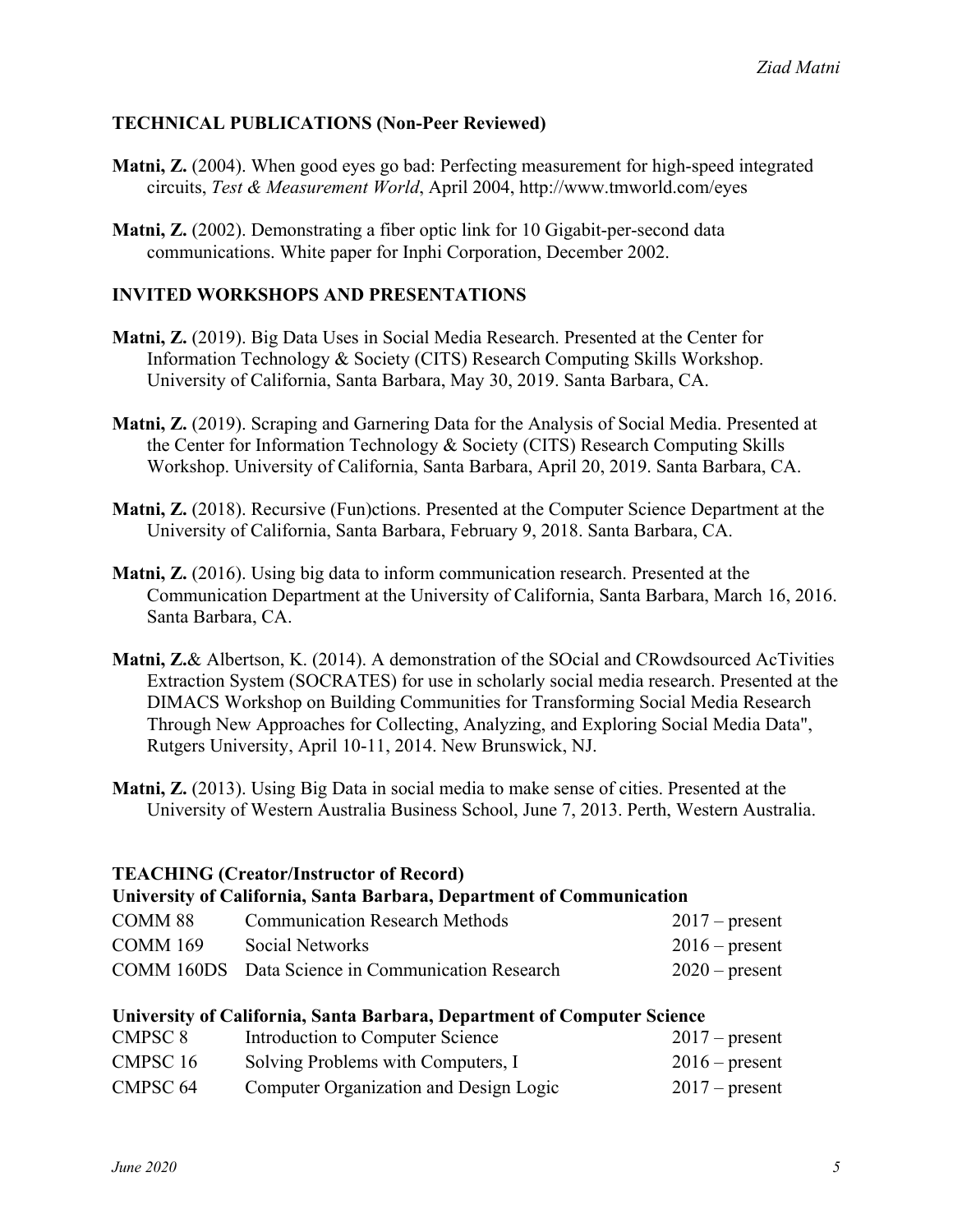| CMPSC 111                                                            | Introduction to Computational Science                                     | $2019$ – present |  |  |  |
|----------------------------------------------------------------------|---------------------------------------------------------------------------|------------------|--|--|--|
| CMPSC 154                                                            | <b>Computer Architecture</b>                                              | $2020$ – present |  |  |  |
|                                                                      |                                                                           |                  |  |  |  |
| <b>Rutgers University, School of Communication &amp; Information</b> |                                                                           |                  |  |  |  |
| <b>ITI 201</b>                                                       | Introduction to Computer Programming Concepts                             | 2015             |  |  |  |
| <b>ITI</b> 331                                                       | Networking & Internet Technologies                                        | $2010 - 2016$    |  |  |  |
| <b>MLIS 550</b>                                                      | Information Technologies for Libraries & Information Agencies 2010 - 2016 |                  |  |  |  |
| <b>ITI 210</b>                                                       | Management of Technological Organizations                                 | 2012             |  |  |  |
| <b>ITI 220</b>                                                       | Retrieving & Evaluating Electronic Information                            | 2011             |  |  |  |
|                                                                      |                                                                           |                  |  |  |  |
| The College of New Jersey, School of Engineering                     |                                                                           |                  |  |  |  |
| <b>ENG 212</b>                                                       | Circuits Analysis                                                         | 2011             |  |  |  |
| <b>ENG 214</b>                                                       | <b>Circuits Analysis Laboratory</b>                                       | 2011             |  |  |  |
| <b>ELE 333</b>                                                       | Electrical Engineering Laboratory I                                       | 2011             |  |  |  |
|                                                                      |                                                                           |                  |  |  |  |
| <b>Rutgers University, School of Engineering</b>                     |                                                                           |                  |  |  |  |
| <b>ECE 411</b>                                                       | <b>Electrical Energy Conversion</b>                                       | 2010             |  |  |  |
|                                                                      |                                                                           |                  |  |  |  |

**University of Southern California, School of Engineering (Teaching Assistant)**

| EE 220<br>Electronic Circuits | $1994 - 1996$ |
|-------------------------------|---------------|
|-------------------------------|---------------|

# **Various locations in California and New Jersey**

Private university-level tutoring in various subjects including Pre-Calculus, Calculus (for levels I, II, III), Chemistry, Physics (for levels I, II, III), Electrical Engineering, French.

#### **SERVICE To the Discipline** *Editorship*

• Co-editor, "Virtual Issue on Knowledge Management and Community" for the Journal of the American Society of Information Science & Technology (JASIST), 2013. http://onlinelibrary.wiley.com/journal/10.1002/(ISSN)1532- 2890/homepage/knowledge\_management.htm

# *Professional Affiliations and Conferences*

- Treasurer, New Jersey Chapter of the Association for Information Science and Technology (NJASIST), 2014 – 2016. Administer and manage all financial needs (approx. \$20,000 in assets) for the state-wide chapter of an international organization.
- Treasurer, Rutgers University Chapter of the Association for Information Science and Technology (RUASIST), 2014 – 2016.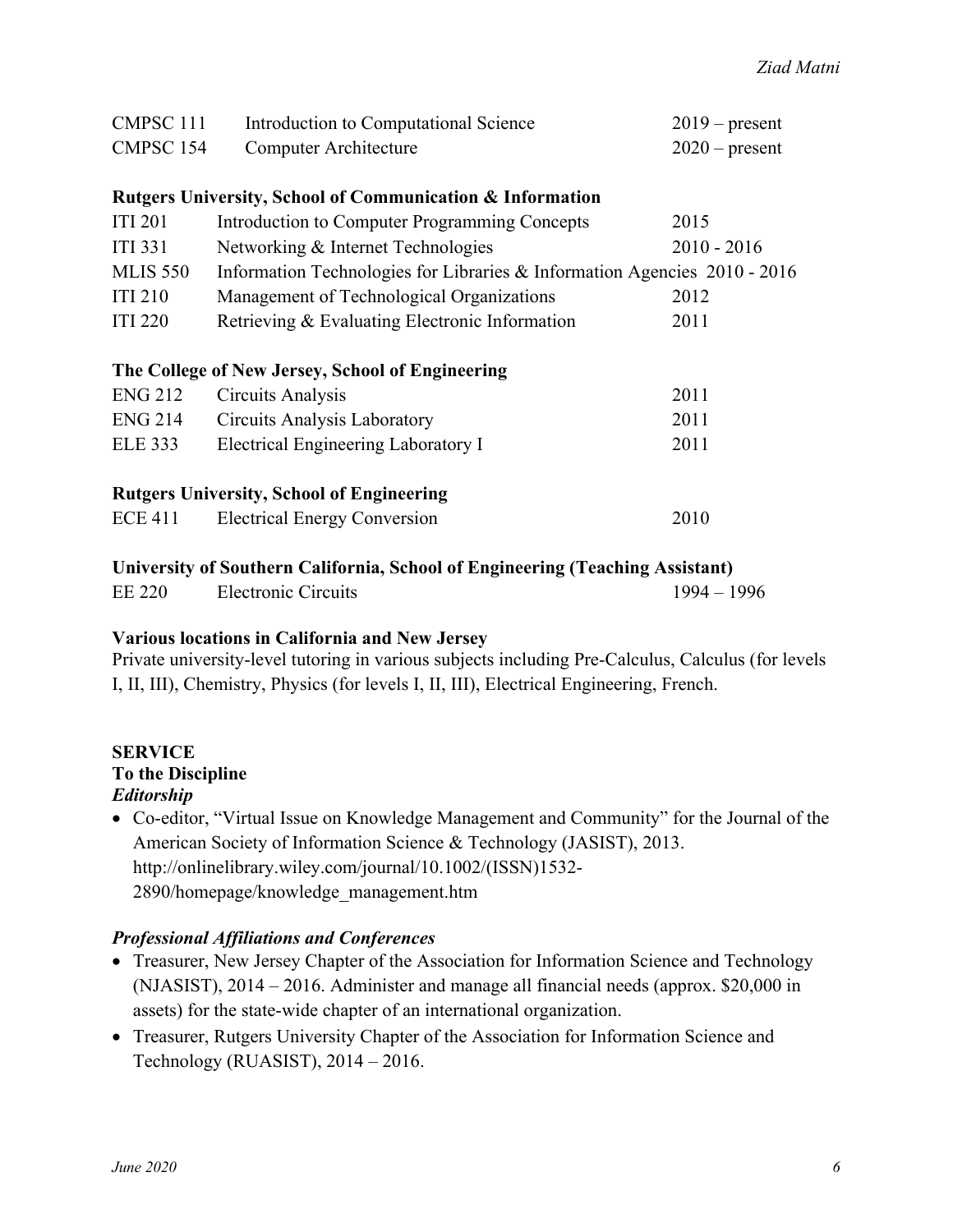• Co-organizer, "DIMACS Workshop on Building Communities for Transforming Social Media Research Through New Approaches for Collecting, Analyzing, and Exploring Social Media Data", Rutgers University, April 10-11, 2014.

#### **To the School and Department** *Teaching and Advising Students*

- Offer a "Basic Linux Use" workshop every quarter at UCSB for Computer Science students.
- Spend approximately 10 hours per week with students outside of class to advise them on issues regarding their academics, the state of the technical industry, and general advice.
- Have written over 100 letters of recommendation to 30 UCSB students since Fall 2016.
- Have taught over 3,000 students at UCSB (cumulative total for the last 3 scholastic years).

#### *Committee Work - Present*

- Member, University Committee for Faculty Welfare (CFW), UCSB 2020 present.
- Member, Undergraduate Committee Course Assessment Task Force, Computer Science Department, UCSB, 2020.
- Managing Editor, Communication Department Newsletter, UCSB 2019 present.
- Member, Undergraduate Committee, Communication Dept., UCSB, 2017 present.

# *Committee Work - Past*

- Panelist, School of Communication and Information (SC&I, Rutgers) doctoral program invitational, 2015, 2016.
- Panelist, SC&I, Advisory Council Meeting, 2015.
- Webmaster, Doctoral Student Association (DSA), SC&I, Rutgers University, 2014 2015.
- Panelist, SC&I doctoral program invitational, 2014.
- Panelist, DSA new student orientation,  $2012 2014$ .
- Treasurer, Doctoral Student Association (DSA), SC&I, Rutgers University, 2012 2013.

# **PROFESSIONAL AFFILIATIONS**

- Member, ASIS&T, 2013 present.
- Member, ACM, 2013 present.
- Member, IEEE, 1996 present.
- Member, Rutgers Information Seeking Lab (Dr. Chirag Shah, director), 2013 2016.
- Member, Rutgers NetSCI Lab (Dr. Marya Doerfel and Dr. Matthew Weber, directors), 2013 2016.
- Member, Rutgers Social Media Information Lab (Dr. Mor Naaman, director), 2011 2013.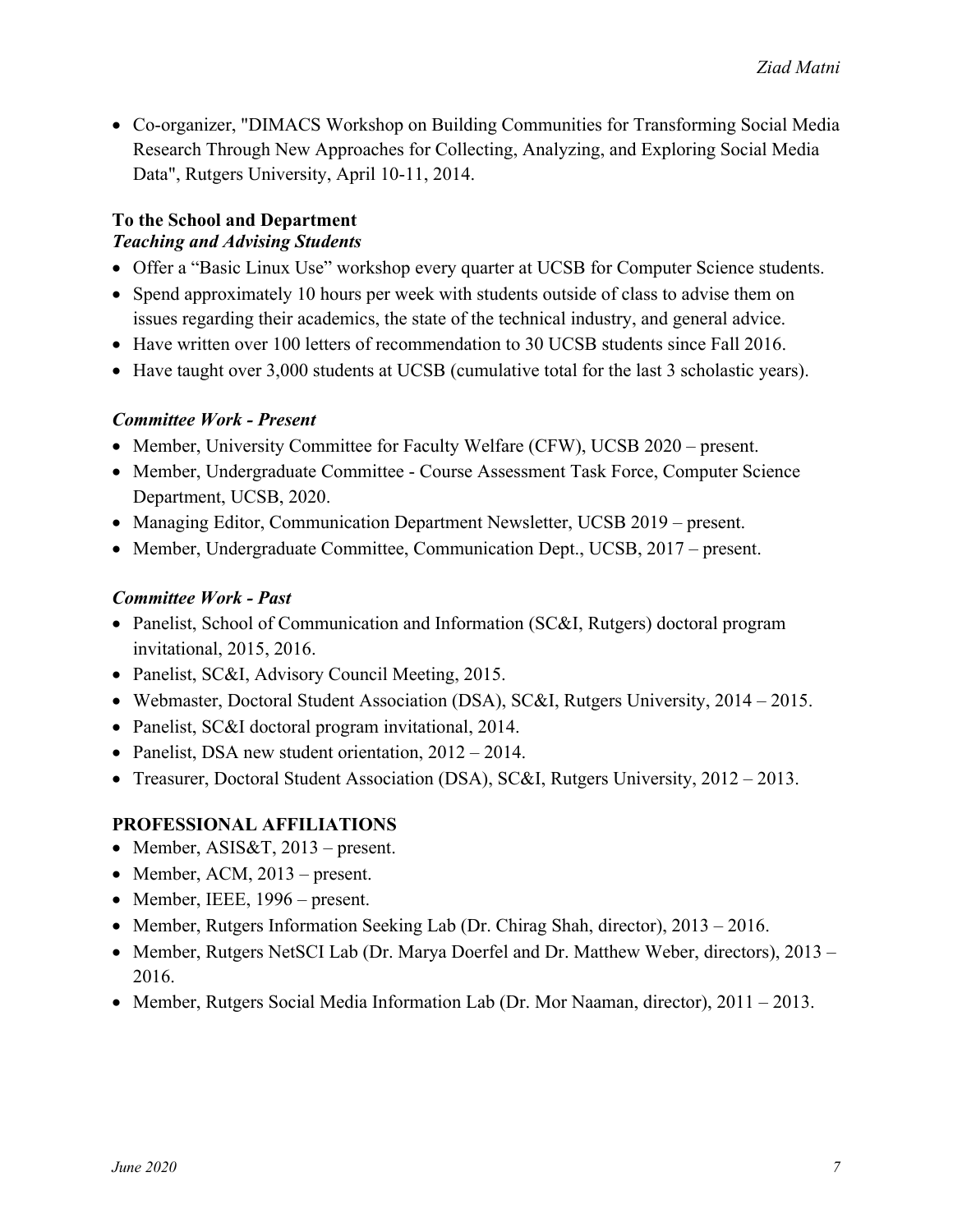# **PROFESSIONAL AND TECHNICAL EXPERTISE**

*RESEARCH METHODOLOGIES USED*

- Quantitative analysis, multivariate statistical analysis
- Big Data and Data Science methods for use in the Social Sciences
- Social Network Analysis (SNA)
- Qualitative analysis, including interviews, content analysis, coding, surveys, etc...

# *TECHNICAL EXPERTISE*

- Programming/scripting languages: Python, C/C++, Java, csh/bash, MATLAB, Perl, PHP, HTML, CSS, and JavaScript.
- Hardware simulation languages: HSPICE, Verilog.
- Social network analysis software: R Statnet, UCINet.
- Statistical software: SPSS, R.
- Large data set mining techniques for Big Data: web-scraping, API
- Crowdsourcing tools: Amazon Mechanical Turk.
- Relational database management systems: MySQL, Mongo DB.
- Amazon Web Services: Elastic Compute Cloud (EC2), Simple Storage Service (S3), Relational Database Service (RDS).
- Network server design and system administration: RAID servers, UNIX/LINUX environments.
- Computer network system design and management/administration.
- Human-Computer Interface (HCI) user-experience (UX) design.

# *OTHER PROFESSIONAL SKILLS / RELEVANT INFORMATION*

- Design and engineering of electronic and optoelectronic systems, including both component and system designs.
- Marketing and management: Product and project management for complex systems.
- Fully fluent in English, French, and Arabic.
- U.S. citizen.